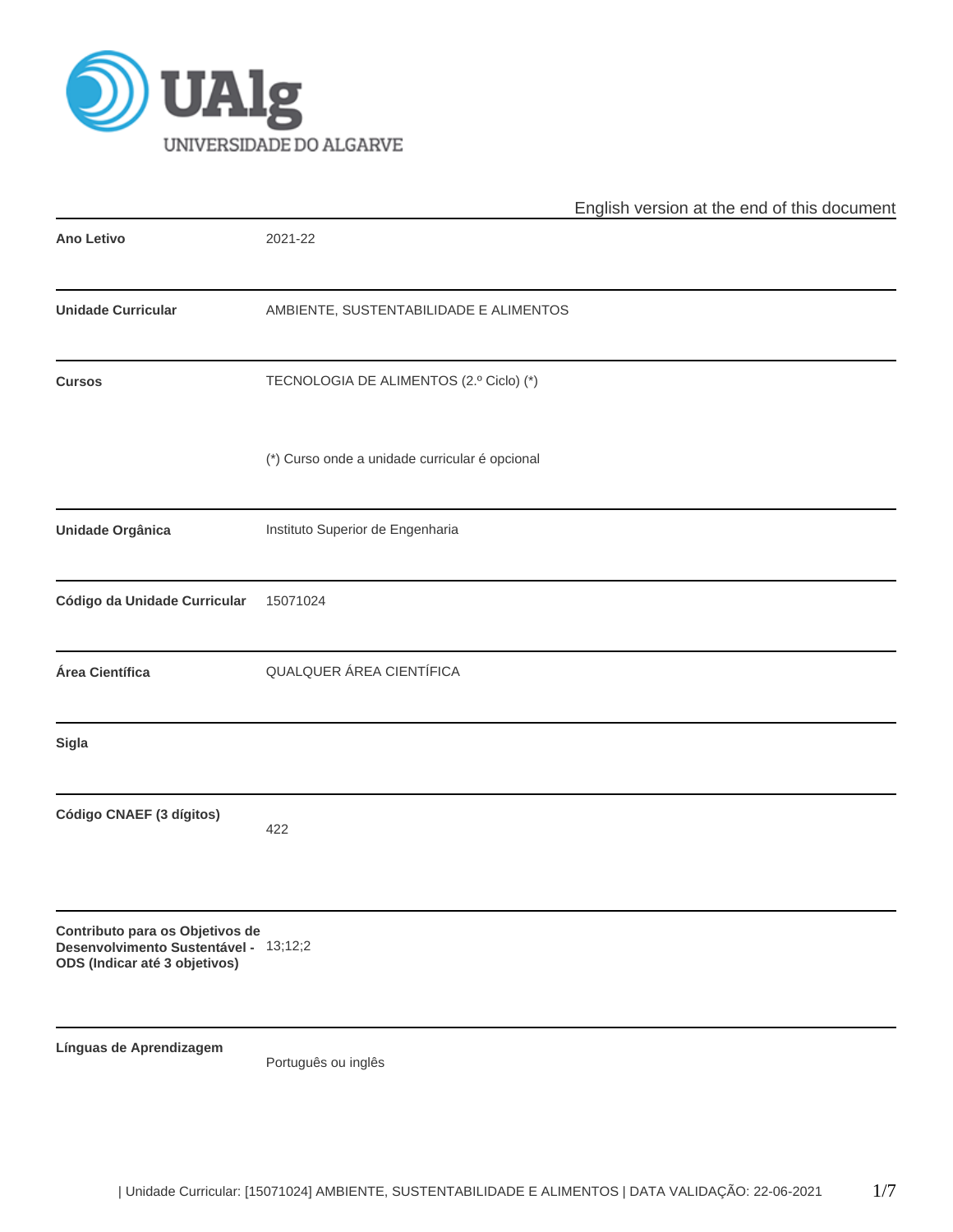

**Modalidade de ensino**

Presencial

**Docente Responsável** Jaime Miguel Costa Aníbal

| <b>DOCENTE</b>                  | <b>TIPO DE AULA</b> | <b>TURMAS</b> | TOTAL HORAS DE CONTACTO (*) |
|---------------------------------|---------------------|---------------|-----------------------------|
| Jaime Miguel Costa Aníbal       | OT: PL: T           | T1: PL1: OT1  | 7.5T; 15PL; 2.5OT           |
| I PATRICIA ALEXANDRA REIS NUNES | OT: PL: T           | T1: PL1: OT1  | 7.5T: 15PL: 2.5OT           |

\* Para turmas lecionadas conjuntamente, apenas é contabilizada a carga horária de uma delas.

| <b>ANO</b> | <b>PERIODO DE FUNCIONAMENTO*</b> | <b>HORAS DE CONTACTO</b> | I HORAS TOTAIS DE TRABALHO | <b>ECTS</b> |  |
|------------|----------------------------------|--------------------------|----------------------------|-------------|--|
|            | ⌒∩<br>ےت                         | 15T: 30PL: 5OT           | 140                        |             |  |

\* A-Anual;S-Semestral;Q-Quadrimestral;T-Trimestral

# **Precedências**

Sem precedências

# **Conhecimentos Prévios recomendados**

Conhecimentos em biologia, quimica, tecnologias alimentares e microbiologia.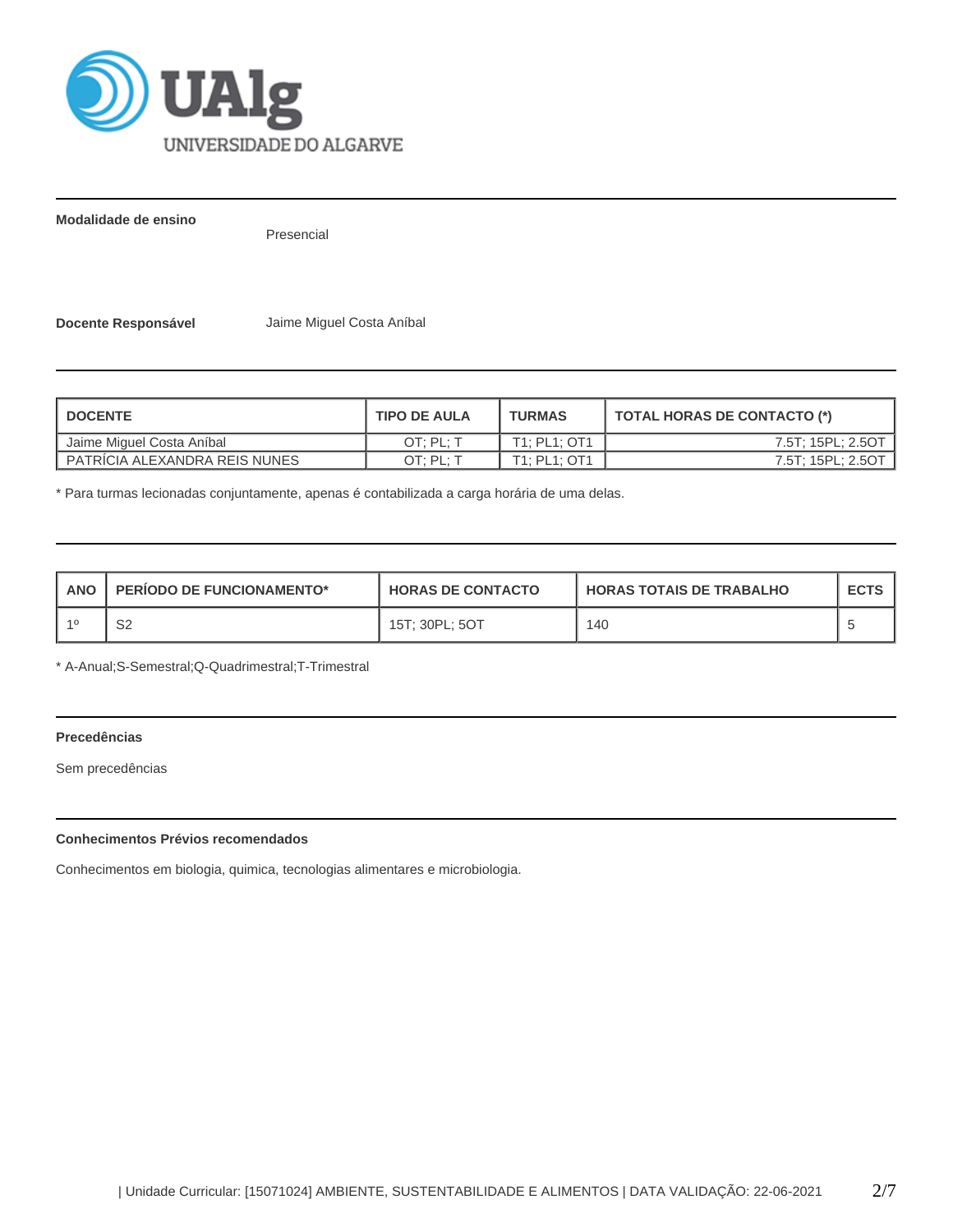

#### **Objetivos de aprendizagem (conhecimentos, aptidões e competências)**

Nesta unidade curricular pretende-se dotar os alunos com competências que lhes permitem:

- A. Compreender as temáticas ecológica e biogeoquímica das questões ambientais
- B. Promover uma melhor compreensão do desenvolvimento sustentável aplicado à indústria alimentar
- C. Conhecer os processos de tratamento e de valorização de subprodutos das indústrias agroalimentares
- D. Relacionar a proteção da saúde pública com o ambiente
- E. Determinar a valorização económica de subprodutos agroindustriais

#### **Conteúdos programáticos**

- 1. Noções básicas relacionadas com as ciências do ambiente e a ecologia.
- 2. Biogeoquímica (origem dos elementos e ciclos da água, carbono, azoto, fósforo e enxofre).
- 3. Alterações ambientais/climáticas.
- 4. Modelos da sustentabilidade global, nacional e regional.
- 5. Pegada ecológica aplicada ao sector alimentar.
- 6. Desenvolvimento sustentável dos vários sectores da indústria alimentar.
- 7. Principais indústrias agroalimentares em Portugal. Cargas poluentes geradas por estas indústrias.
- 8. Características dos subprodutos gerados pelas principais indústrias agroalimentares.
- 9. Processos de tratamento e aplicações biotecnológicas de subprodutos gerados pelas agroindústrias.
- 10.Valorização dos subprodutos agroalimentares e a sua consequente importância económica e ambiental.
- 11. Legislação ambiental comunitária e nacional.

#### **Metodologias de ensino (avaliação incluída)**

Exposição teórica de conteúdos com apresentação de casos de estudo. A avaliação de conhecimentos será feita com base em: (1) elaboração de um seminário com base num tema oferecido, e sua apresentação oral (30% da nota final) e (2) resolução de dois testes escritos individuais (70% da nota final). Os alunos cuja classificação final seja igual ou superior a 10 (dez) valores serão dispensados do exame. No caso de ir a exame, a nota final será a média ponderada entre o exame (70%) e o seminário (30%).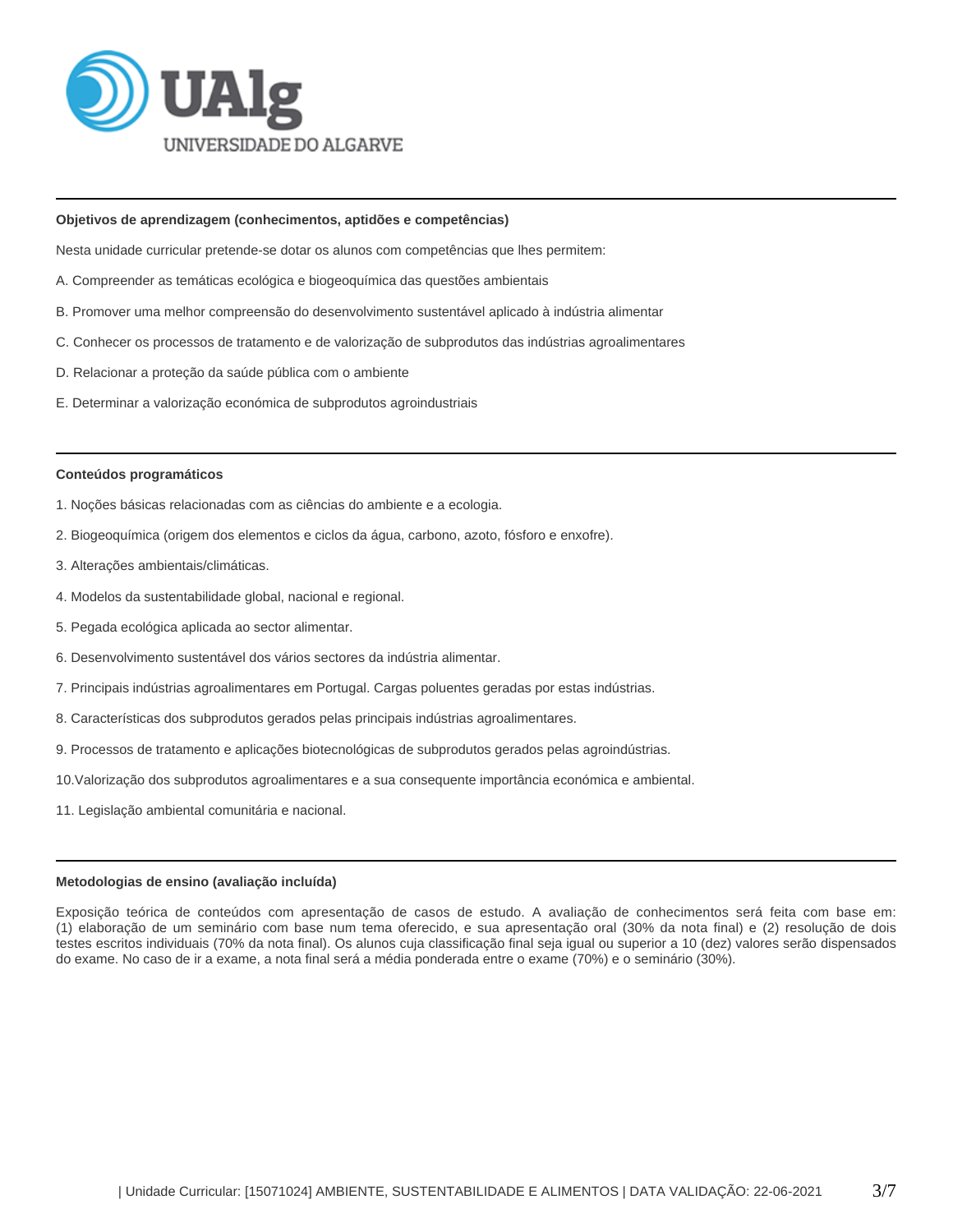

# **Bibliografia principal**

Arvanitoyannis, IS (2008) Waste Management for the Food Industries. Academic Press, USA.

Begon, M; Townsend, CR; Harper, JL (2006) Ecology: from individuals to ecosystems. Blackwell Publishing, USA.

Davis, LM; Masten, SJ (2009) Principles of Environmental Engineering and Science. 2<sup>nd</sup> Ed., McGraw-Hill International Edition, New York.

Jorgensen, SE; Bendoricchio, G (2001) Fundamentals of ecological modelling. Elsevier, Amsterdam.

Meadows, DH; Meadows, DL; Randers, J (1993) Além dos limites: da catástrofe total ao futuro sustentável. Difusão Cultural, Lisboa.

Rittmann, BE; McCarty, PL (2001) Environmental Biotechnology: Principles and Applications, McGraw-Hill International Edition, New York.

Rodrigues, V (2009) Desenvolvimento sustentável: uma introdução crítica. Princípia Editora Lda., Parede.

Santos Oliveira, JF; Mendes, B; Lapa, N (2009) Resíduos. Lidel?Edições Técnicas Lda., Lisboa.

Schlesinger, W.H. & Bernhardt, E.S. (2013) Biogeochemistry: an analysis of global change. Academic Press, USA.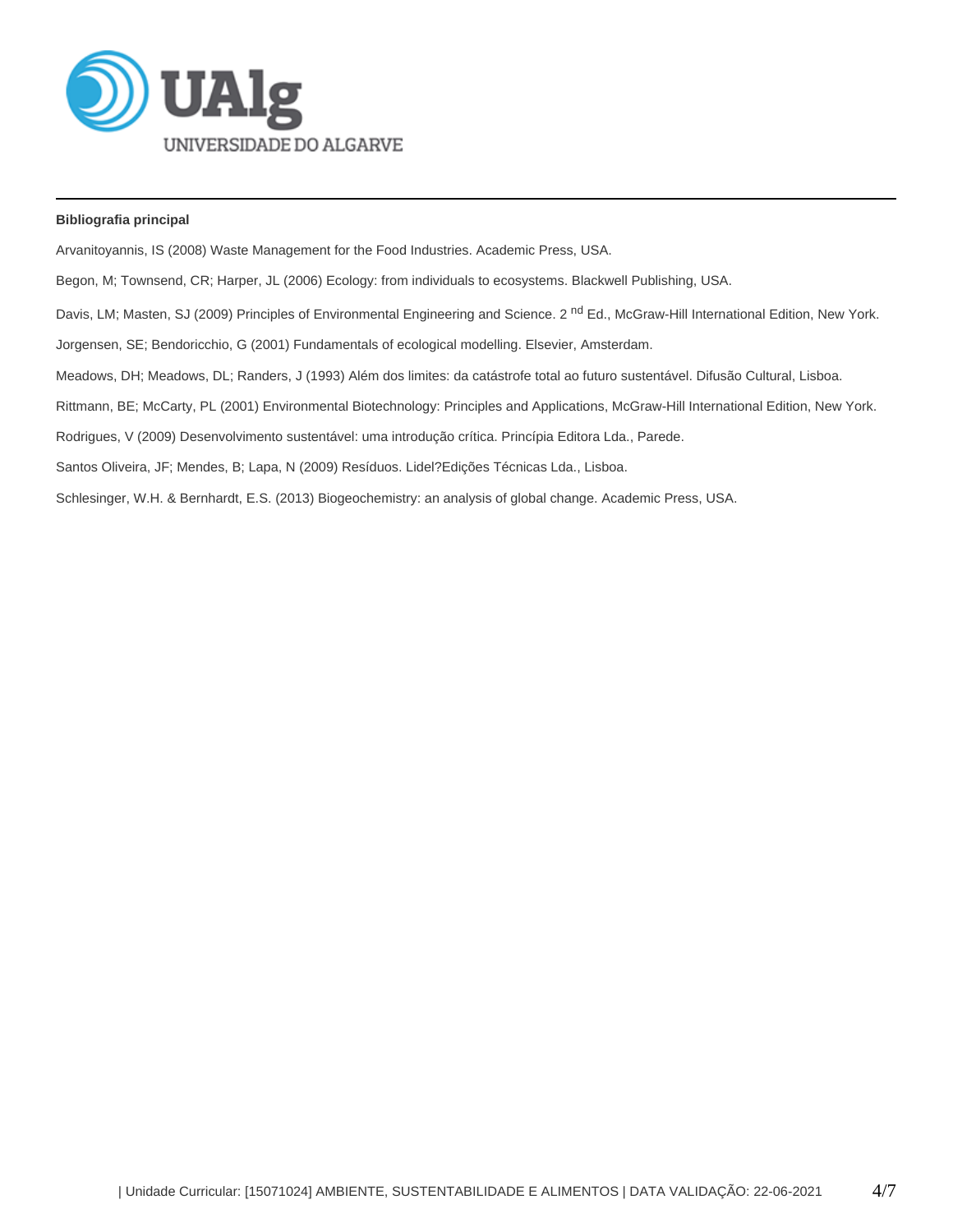

| <b>Academic Year</b>                                                                                   | 2021-22                                          |  |  |  |  |  |
|--------------------------------------------------------------------------------------------------------|--------------------------------------------------|--|--|--|--|--|
| <b>Course unit</b>                                                                                     | ENVIRONMENT, SUSTAINABILITY AND FOOD             |  |  |  |  |  |
| <b>Courses</b>                                                                                         | FOOD TECHNOLOGY (2.º Ciclo) (*)<br>Common Branch |  |  |  |  |  |
|                                                                                                        | (*) Optional course unit for this course         |  |  |  |  |  |
| <b>Faculty / School</b>                                                                                | INSTITUTE OF ENGINEERING                         |  |  |  |  |  |
| <b>Main Scientific Area</b>                                                                            |                                                  |  |  |  |  |  |
| Acronym                                                                                                |                                                  |  |  |  |  |  |
| <b>CNAEF code (3 digits)</b>                                                                           | 422                                              |  |  |  |  |  |
| <b>Contribution to Sustainable</b><br><b>Development Goals - SGD</b><br>(Designate up to 3 objectives) | 13;12;2                                          |  |  |  |  |  |
| Language of instruction                                                                                | Portuguese or english.                           |  |  |  |  |  |
| <b>Teaching/Learning modality</b>                                                                      | Presential.                                      |  |  |  |  |  |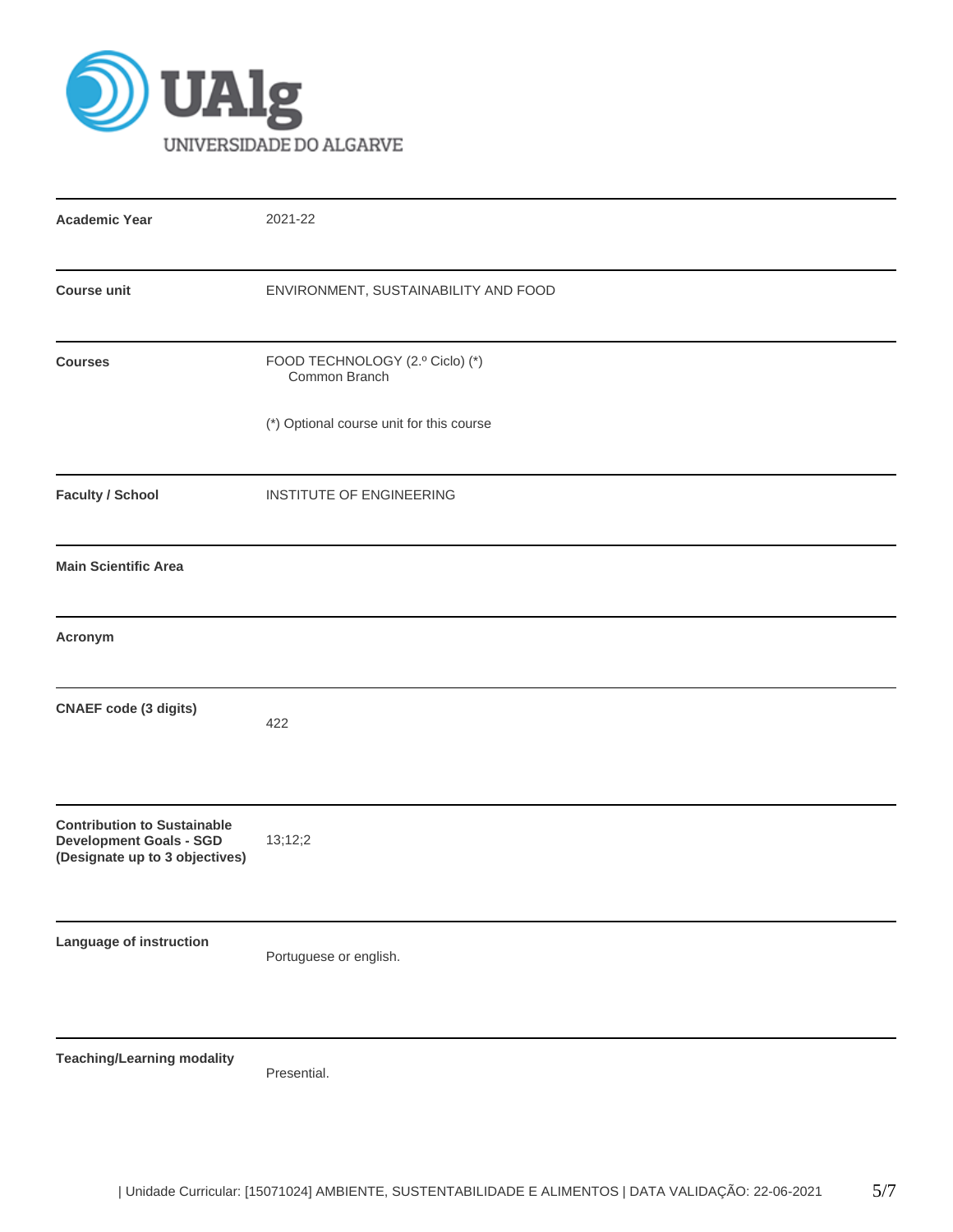

**Coordinating teacher** Jaime Miguel Costa Aníbal

| ∣ Teaching staff                | Type                 | <b>Classes</b> | Hours (*)         |
|---------------------------------|----------------------|----------------|-------------------|
| Jaime Miguel Costa Aníbal       | OT: PL:              | T1: PL1: OT1   | 7.5T; 15PL; 2.5OT |
| I PATRICIA ALEXANDRA REIS NUNES | OT: PL: <sup>-</sup> | T1; PL1; OT1   | 7.5T; 15PL; 2.5OT |

\* For classes taught jointly, it is only accounted the workload of one.

| Con<br>hours |     | ים                |    |                 | - |    |     | <b>otal</b> |
|--------------|-----|-------------------|----|-----------------|---|----|-----|-------------|
|              | IІC | $\sqrt{2}$<br>пэс | IК | $\mathsf{II}$ c |   | Ш٤ | IІC |             |

T - Theoretical; TP - Theoretical and practical ; PL - Practical and laboratorial; TC - Field Work; S - Seminar; E - Training; OT - Tutorial; O - Other

## **Pre-requisites**

no pre-requisites

### **Prior knowledge and skills**

Biology, chemistry, microbiology and food technology.

## **The students intended learning outcomes (knowledge, skills and competences)**

This curricular unit aims to give students skills that enable them to:

- A. Understand ecological and biogeochemical themes of environmental issues
- B. Promote a better understanding of sustainable development in food industries
- C. Know the treatment technologies and valorization of by-products in agro-food industries
- D. Relate the public health with the environmental protection
- E. Determine the economic value of by-products in agro-food industries